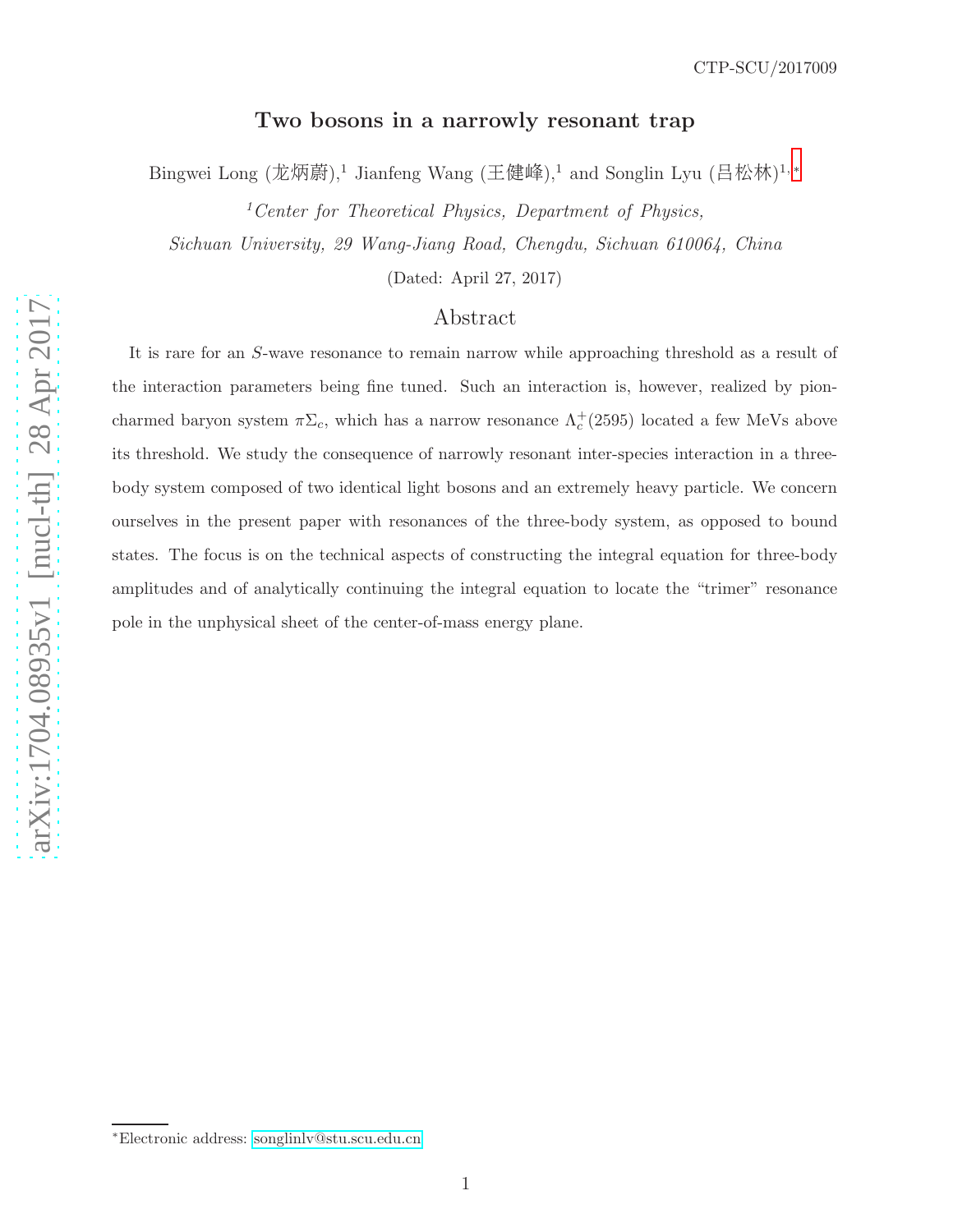### I. INTRODUCTION

From the viewpoint of nonrelativistic potential models for single-channel processes, it is rather difficult to generate an S-wave resonance, because the potential, without assistance of centrifugal forces, will have to be tuned in a certain way so that a barrier will be in place to prevent the constituents from escaping. Even finer tuned is the case where the Swave resonance sits very close to the two-body threshold and, in the mean time, remains a narrow profile. Remarkably, there exists an example of near-threshold S-wave resonances in hadronic physics: Charmed baryon  $\Lambda_c^+(2595)$  with quantum numbers  $I(J^P) = 0(\frac{1}{2})$ − ) can be thought of as the S-wave resonance located about 2 MeV above the threshold of two-body continuum consisting of a pion and another charmed baryon  $\Sigma_c$  with  $I(J^P) = 1(\frac{1}{2})$  $^{+})$  [\[1\]](#page-13-0). (For studies of similar or different opinions regarding  $\Lambda_c^+(2595)$ , see Refs. [\[2](#page-13-1)[–8\]](#page-14-0).)

Using a general framework based on effective field theory (EFT), we discuss the implication of a narrowly resonant inter-species interaction for the three-body system composed of two identical light bosons and a heavy particle, with the heavy one being either bosonic or fermionic. Inspired by the physical example of  $\pi\Sigma_c$  system, in which the masses of the pions  $(\Sigma_c)$  average out on isospin to be 138 (2455) MeV, we consider in the first study the vanishing limit of the light-to-heavy mass ratio. We will see that there exists a trimer resonance near the three-body threshold. While that result is interesting in its own right (for example, it led to the prediction of a three-body hadronic state made up of  $\pi \pi \Sigma_c$  [\[9](#page-14-1)]), the main goal here is to explain the technique of analytically continuing the three-body amplitude in the complex plane of the center-of-mass (CM) energy, in search for the trimer resonance pole.

Suppose that the energy shift from the boson-heavy particle threshold to the dimer resonance peak is so small that momenta exchanged between the light boson and heavy particle are much smaller than the mass of the exchanged force-mediator particle. In such a case, an EFT with only contact interactions can be constructed, which has a priori the breakdown scale  $M_{\text{hi}}$  about the mass of the exchanged particle [\[10](#page-14-2)[–13](#page-14-3)]. In two-body scattering, this EFT is equivalent to the effective range expansion of the scattering amplitude. For the S wave, the amplitude has the following form,

$$
f_{2b} = \frac{1}{-1/a_0 + \frac{r_0}{2}k^2 - ik},\tag{1}
$$

where k is the CM momentum,  $a_0$  the scattering lenght and  $r_0$  the effective range. The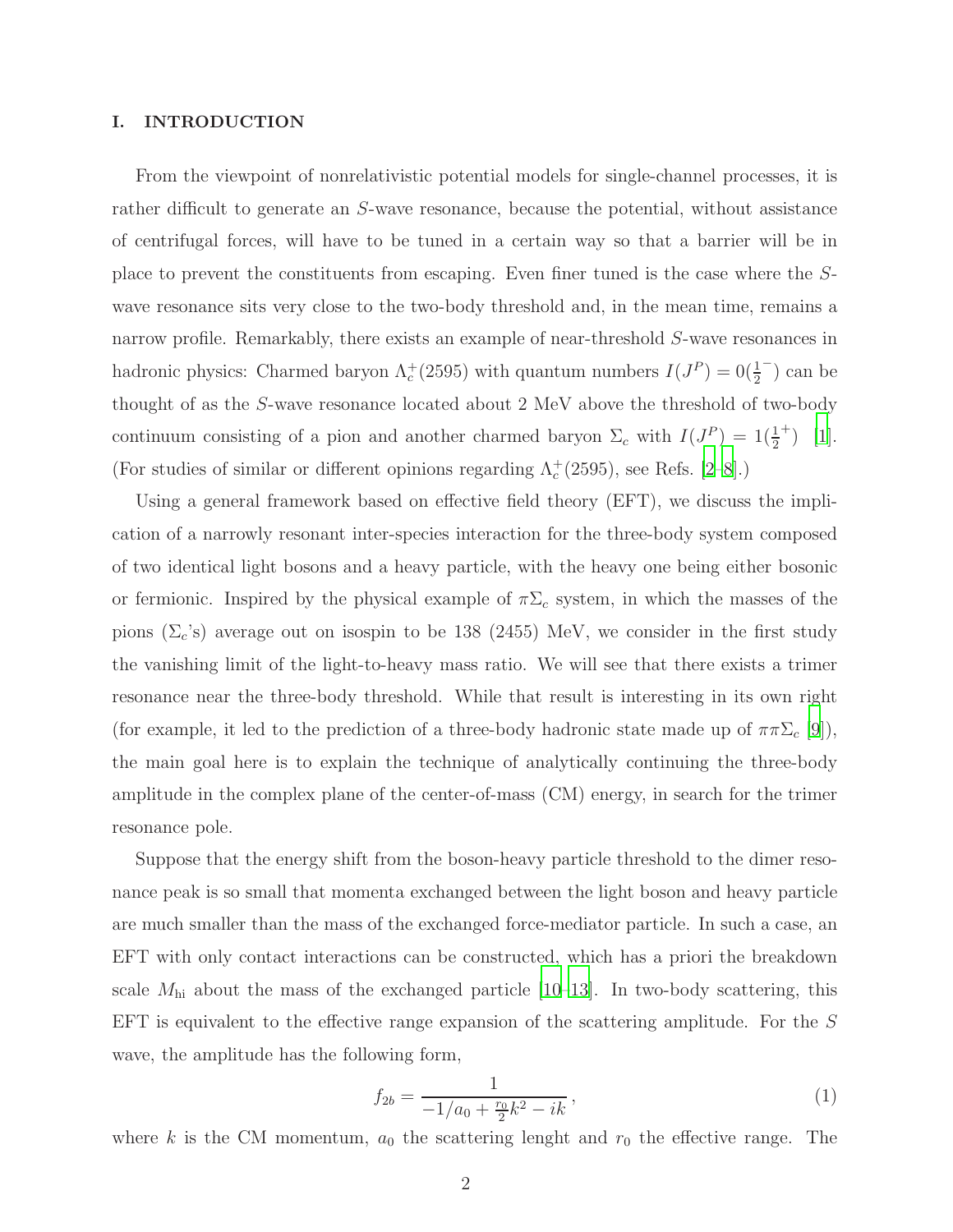expansion implies two poles in the complex  $k$  plane:

$$
k_{\pm} = \frac{1}{r_0} (i \pm \sqrt{\frac{2r_0}{a_0} - 1}).
$$
\n(2)

In order for there to be a near-threshold, narrow resonance, both real and imaginary parts of  $k_{\pm}$  must be very small  $k_{\pm} \ll M_{\text{hi}}$  and  $r_0 < 0$ . This is achieved by having at least  $|r_0| \gg M_{\text{hi}}^{-1}$ . Without losing generality, we let  $|r_0|/a_0$  be a free parameter. In the example of  $\pi\Sigma_c$ , the light quark masses as free parameters of quantum chromodynamics can be tuned to make  $|r_0| \gg M_{\text{hi}}^{-1}$  and  $|r_0|/a_0$  an adjustable parameter, as shown in Ref. [\[3\]](#page-13-2). The scenario  $a_0 < 0$ and  $|r_0/a_0| \gg 1$  is considered in Ref. [\[14\]](#page-14-4).

Moreover, we assume that the light boson and heavy particle both have  $N_f$  flavors and that they interact resonantly only through the flavor-singlet channel. Although this is configured so as to emulate the  $\pi\Sigma_c$  system of which  $\Lambda_c^+(2595)$  is an isoscalar resonance, the  $N_f$ dependence may find relevance in, for instance, atomic systems in which the heavy particle is a bosonic atom with integer spin and it interacts with the light bosonic atom only through spin-singlet states.

The light bosons in the three-body system are assumed to interact so weakly with each other that the boson-boson interactions can be neglected. This assumption is made to retain an important feature of  $\pi \pi \Sigma_c$ , in which the pions are very soft, with three-momenta  $Q \sim 20$ MeV around the resonance peak; therefore, their couplings are weak, proportional to Q or  $m_{\pi}^{2}$ , because of their pseudo Goldstone-boson nature. Despite this presumption, the threebody system under consideration is not the textbook problem of a non-interacting bosonic system whose wave function factorizes into product of individual bosonic wave functions, because the flavor index of the heavy particle and energy dependence of the narrowly resonant potential make it impossible to separate bosonic coordinates in the three-body Schrödinger equation.

The theoretical framework is established in Sec. [II,](#page-3-0) where the integral equation for the three-body amplitude is derived. Section [III](#page-7-0) discusses the singularities of the integral equation and how the equation can analytically continued, with the numerical results shown toward the end. A summary is offered in Sec. [IV.](#page-12-0)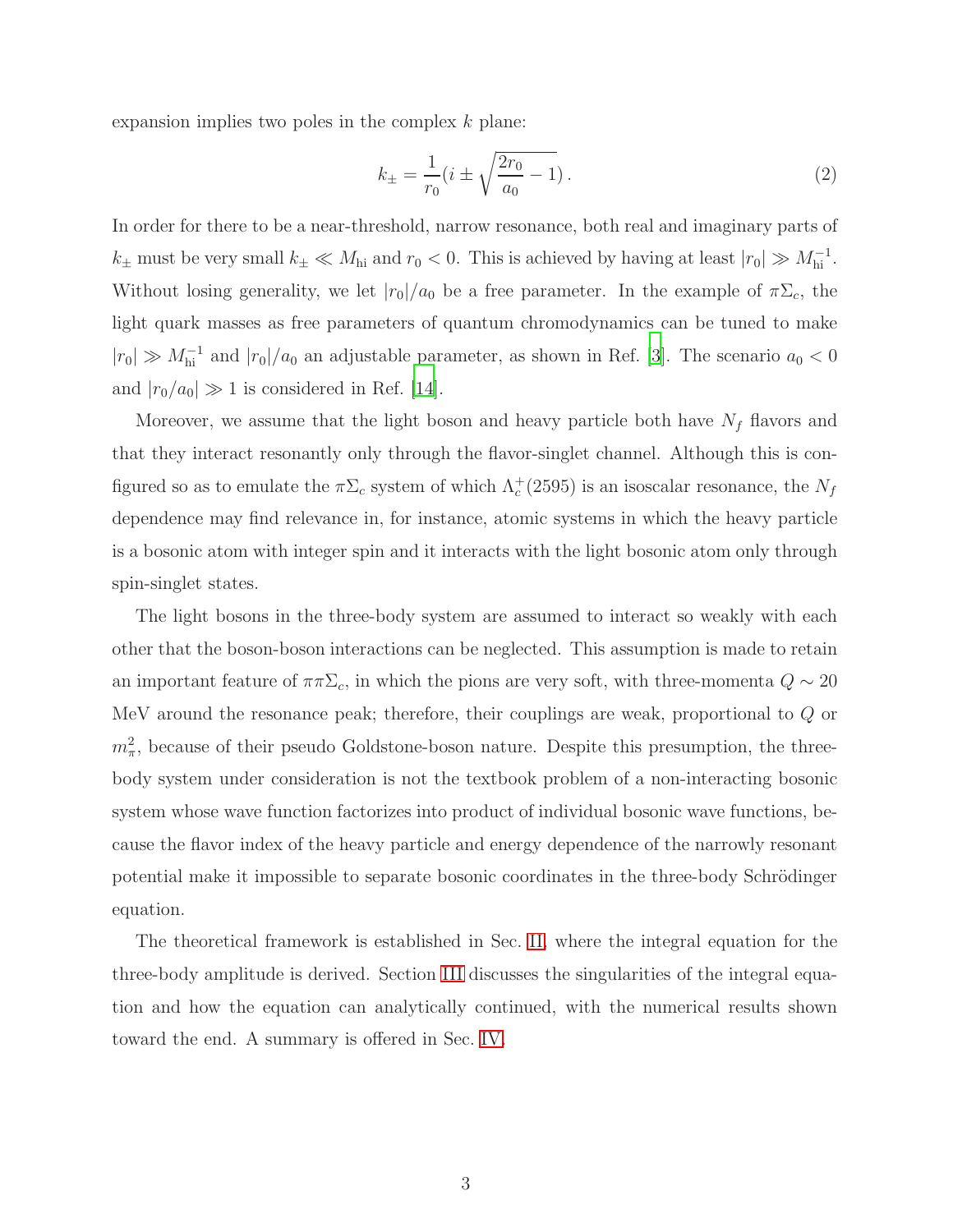# <span id="page-3-0"></span>II. FRAMEWORK

The effective Lagrangian terms relevant for the paper include

$$
\mathcal{L} = \sum_{a} \phi_{a}^{\dagger} \left( i \partial_{t} + \frac{\nabla^{2}}{2m} \right) \phi_{a} + \sum_{a} i \psi_{a}^{\dagger} \dot{\psi}_{a} + \Delta^{\dagger} \left( i \partial_{t} - \delta \right) \Delta + h \sqrt{\frac{2\pi}{m N_{f}}} \sum_{a} \left( \Delta^{\dagger} \psi_{a} \phi_{a} + h.c. \right) + \cdots,
$$
\n(3)

where  $\phi_a$  denotes the field that annihilates a light boson with mass m and flavor index a,  $\psi_a$  corresponds to the heavy particle with flavor index a, and  $\Delta$  is the flavor-singlet field responsible for the dimer resonance with an energy above the  $\phi\psi$  threshold by  $\delta$ . The "..." serves as a reminder that other symmetry-observing terms can be accounted for as subleading corrections. As already mentioned, we consider the limit where the light-to-heavy mass ratio vanishes. This is reflected by the absence of the kinetic term  $\nabla^2/2m_{\psi}$   $(\nabla^2/2m_{\Delta})$  for  $\psi_a$   $(\Delta)$ , that is,  $\psi_a$  or  $\Delta$  does not propagate in space as long as only one heavy particle is present. Moreover, it does not affect the discussion whether  $\psi_a$  is fermion or boson as far as the present paper is concerned. This sort of frameworks for few-body dynamics were also found in Refs. [\[15](#page-14-5)[–17\]](#page-14-6) that use auxiliary fields to construct resonant two-body interactions.

The inter-species interaction between  $\psi_a$  and  $\phi_a$  is encapsulated in the dressed  $\Delta$  propagator, diagrammatically presented in Fig. [1,](#page-4-0)

$$
iD(p) = \frac{i}{p_0 - \delta - h^2 \sqrt{-2p_0 m - i0} + i0},\tag{4}
$$

where  $p \equiv (p_0, \vec{p})$  denotes the energy and momentum flowing through. Figure [2](#page-4-1) shows that the amplitude for singlet-channel  $\phi\psi$  elastic scattering is readily obtained by attaching the transition vertex of  $\Delta \rightarrow \phi \psi$  to the dressed propagator:

$$
T_{\phi\psi} = \frac{4\pi}{-1/a_0 + \frac{r_0}{2}k^2 - ik},\tag{5}
$$

where

$$
1/a_0 = -\frac{\delta}{h^2}
$$
 and  $r_0 = -\frac{1}{h^2 m}$ . (6)

The  $\phi\phi\psi$  system underpinned by the flavor-singlet interaction can be accessed by correlation functions of the following type,

$$
\sum_{bb'} \langle 0|T\{\psi_b\phi_b\phi_a\phi_a^\dagger\psi_b^\dagger\phi_b^\dagger)\}|0\rangle. \tag{7}
$$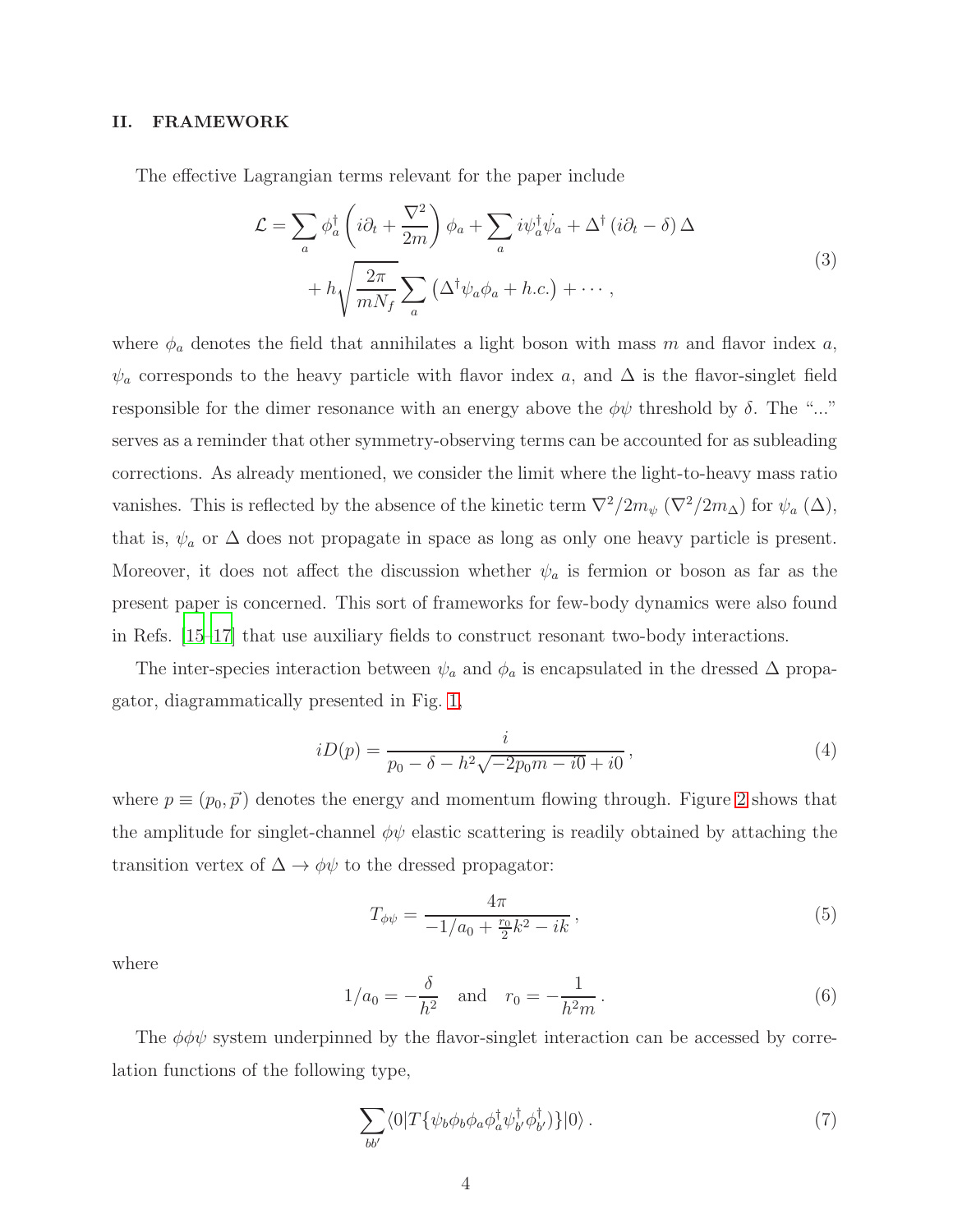

<span id="page-4-0"></span>FIG. 1: Dressing the  $\Delta$  propagator. The solid (dashed) line is the propagator of  $\psi$  ( $\phi$ ), and the double line represents propagation of  $\Delta$ .



<span id="page-4-1"></span>FIG. 2:  $\phi\psi$  elastic scattering.

We do not need all possible information about the dynamics in this channel but the trimer pole position. One of the more convenient vehicles to probe that is the  $\phi_a\Delta$  amplitude, more precisely, the amputated correlation function of the form

$$
\int d^4x'd^4y'd^4xd^4y e^{i(q\cdot x'+p'\cdot y'-k\cdot x-p\cdot y)}\langle 0|T\{\Delta(x')\phi_{a'}(y')\phi_a^\dagger(y)\Delta^\dagger(x)\}|0\rangle,
$$
\n
$$
\equiv (2\pi)^4\delta^{(4)}(p+k-p'-q)\delta_{a'a}\mathcal{M}(\vec{k},\vec{q};E,B,q_0)
$$
\n(8)

where  $k = (k_0, \vec{k})$   $[p = (-B, -\vec{k})]$  is the incoming four-momentum of  $\phi_a$  ( $\Delta$ ) in the CM frame and  $q = (q_0, \vec{q})$   $[p' = (E - q_0, -\vec{q})]$  is the outgoing four-momentum. We wish to determine the pole position of  $\mathcal M$  as a function of the CM energy E while other kinematic variables are fixed.

With the boson-boson interaction negligible, any possible nontrivial formation of  $\phi\phi\psi$ must be a result of two bosons coming alternatively to interact with the heavy particle. Fig-ure [3](#page-5-0) shows the structure of the  $\phi\Delta$  amplitude. The first line is diagrammatic representation of the integral equation for the (off-shell) amplitude, which, upon expansion, is resummation of s-channel exchanges of  $\psi$  shown in the second line. The interacting  $\phi\psi$  subsystem buried in the dressed  $\Delta$  propagators, together with a second  $\phi$  line floating around, demonstrates propagation of the  $\phi\phi\psi$  states.

The integral equation is read off from the diagram as

<span id="page-4-2"></span>
$$
\mathcal{M}(q_0; E, B) = \frac{2\pi h^2}{mN_f} \frac{1}{B + q_0 - i0} + i \frac{2\pi h^2}{mN_f} \int \frac{d^4l}{(2\pi)^4} \left[ \frac{1}{E - q_0 - l_0 + i0} \times \frac{1}{l_0 - l^2/2m + i0} \frac{M(l_0; E, B)}{E - l_0 - \delta - h^2 \sqrt{-2m(E - l_0) - i0} + i0} \right],
$$
\n(9)

where  $l \equiv |\vec{l}|$ . Because the driving term and propagators of the integrand do not explicitly depend on  $\vec{k}$  or  $\vec{q}$ , M do not depend explicitly on them either.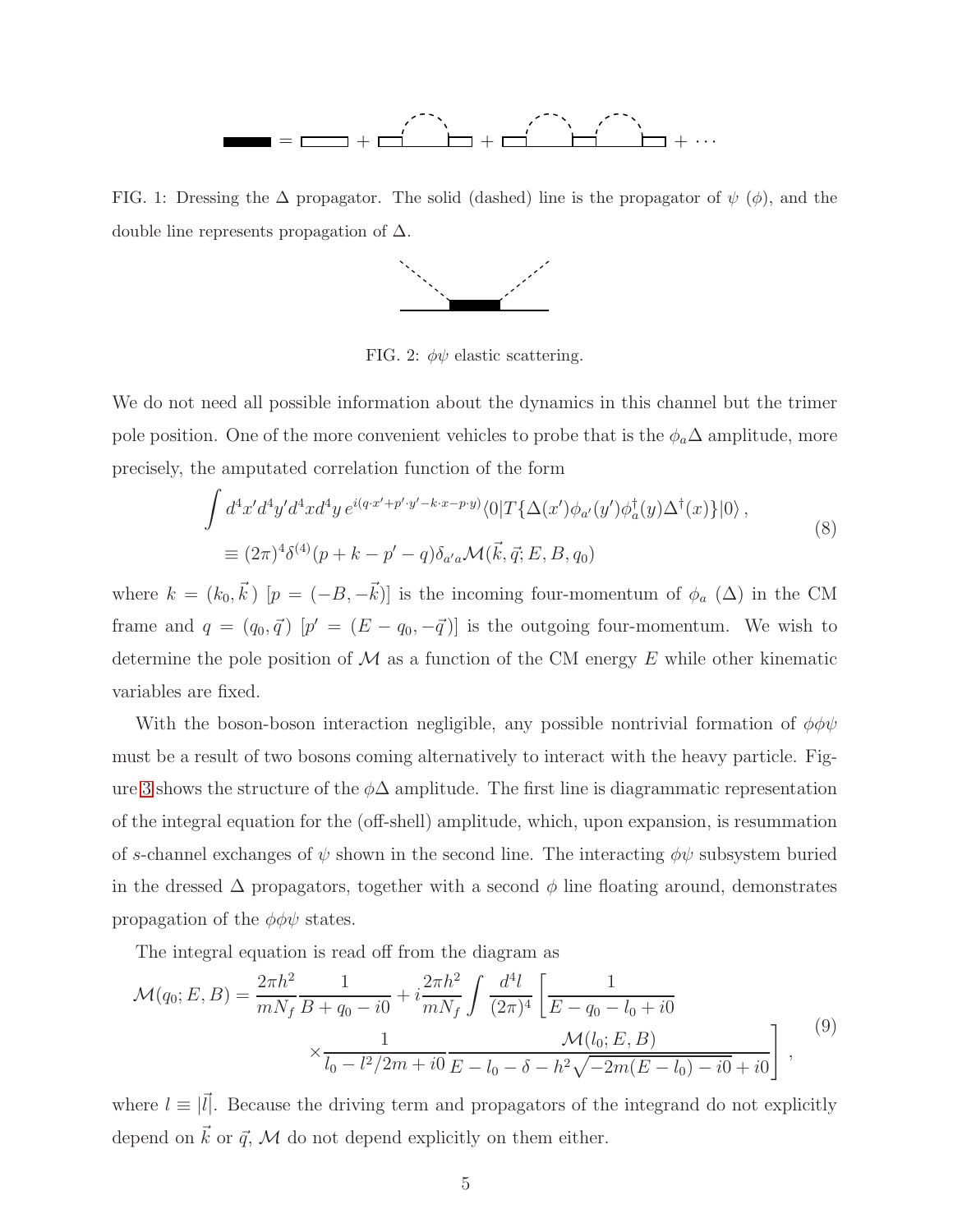$$
-\frac{1}{2} \int_{0}^{2\pi} e^{-x} \left( \frac{x}{2} + \frac{1}{2} \right) \left( \frac{x}{2} + \frac{1}{2} \right) \left( \frac{x}{2} + \frac{1}{2} \right) \left( \frac{x}{2} + \frac{1}{2} \right) \left( \frac{x}{2} + \frac{1}{2} \right) \left( \frac{x}{2} + \frac{1}{2} \right) \left( \frac{x}{2} + \frac{1}{2} \right) \left( \frac{x}{2} + \frac{1}{2} \right) \left( \frac{x}{2} + \frac{1}{2} \right) \left( \frac{x}{2} + \frac{1}{2} \right) \left( \frac{x}{2} + \frac{1}{2} \right) \left( \frac{x}{2} + \frac{1}{2} \right) \left( \frac{x}{2} + \frac{1}{2} \right) \left( \frac{x}{2} + \frac{1}{2} \right) \left( \frac{x}{2} + \frac{1}{2} \right) \left( \frac{x}{2} + \frac{1}{2} \right) \left( \frac{x}{2} + \frac{1}{2} \right) \left( \frac{x}{2} + \frac{1}{2} \right) \left( \frac{x}{2} + \frac{1}{2} \right) \left( \frac{x}{2} + \frac{1}{2} \right) \left( \frac{x}{2} + \frac{1}{2} \right) \left( \frac{x}{2} + \frac{1}{2} \right) \left( \frac{x}{2} + \frac{1}{2} \right) \left( \frac{x}{2} + \frac{1}{2} \right) \left( \frac{x}{2} + \frac{1}{2} \right) \left( \frac{x}{2} + \frac{1}{2} \right) \left( \frac{x}{2} + \frac{1}{2} \right) \left( \frac{x}{2} + \frac{1}{2} \right) \left( \frac{x}{2} + \frac{1}{2} \right) \left( \frac{x}{2} + \frac{1}{2} \right) \left( \frac{x}{2} + \frac{1}{2} \right) \left( \frac{x}{2} + \frac{1}{2} \right) \left( \frac{x}{2} + \frac{1}{2} \right) \left( \frac{x}{2} + \frac{1}{2} \right) \left( \frac{x}{2} + \frac{1}{2} \right) \left( \frac{x}{2} + \frac{1}{2} \right) \left( \frac{x}{2} + \frac{1}{2} \
$$

<span id="page-5-0"></span>FIG. 3:  $\phi\Delta$  amplitude.

Before discussing how to analytically continue the amplitude, we assume  $E, B$ , and  $q_0$  to take real values.  $\mathcal{M}(q_0; E, B)$  as a function of  $q_0$  has an upper-half-plane pole contributed by the inhomogeneous term on the right hand side of Eq. [\(9\)](#page-4-2), but  $\mathcal{M}(q_0; E, B)$  has no pole in the lower-half plane, a claim which we will come back to in next paragraph. Therefore, we can integrate over  $l_0$  by enclosing the contour in the lower-half  $l_0$  plane and picking up the pole of the first propagator in the second line of Eq. [\(9\)](#page-4-2),  $l_0 = l^2/2m - i0$ , and then we arrive at

<span id="page-5-1"></span>
$$
\mathcal{M}(q_0; E, B) = \frac{2\pi h^2}{mN_f} \frac{1}{B + q_0 - i0} + \frac{4\pi h^2}{N_f} \int \frac{d^3l}{(2\pi)^3} \left[ \frac{1}{2m(E - q_0) - l^2 + i0} \times \frac{2m \mathcal{M}(l^2/2m; E, B)}{2m(E - \delta - h^2\sqrt{l^2 - 2mE - i0}) - l^2 + i0} \right] \tag{10}
$$

It can be verified that the remaining integral does not contribute any  $q_0$  poles to  $\mathcal{M}(q_0; E, B)$ , but a branch cut starting at  $q_0 = E$  owing to the first propagator inside the integral, an instance of so-called endpoint singularity [\[18](#page-14-7)].

Had  $\mathcal{M}(q_0; E, B)$  had an isolated pole in the lower-half  $q_0$  plane at, say,  $q_0 = \mathcal{Z}_i$ ,

$$
\mathcal{M}(q_0; E, B) \to \frac{R_i(E, B)}{q_0 - \mathcal{Z}_i} \quad \text{when } q_0 \to \mathcal{Z}_i \text{ (Im } \mathcal{Z}_i < 0), \tag{11}
$$

it would have added to the right hand side of Eq. [\(10\)](#page-5-1) the following three-dimensional integral,

$$
\frac{4\pi h^2}{N_f} \int \frac{d^3l}{(2\pi)^3} \frac{1}{E - q_0 - \mathcal{Z}_i} \frac{1}{2m\mathcal{Z}_i - \vec{l}^2} \frac{R_i(E, B)}{E - \mathcal{Z}_i - \delta - h^2 \sqrt{2m(\mathcal{Z}_i - E)}}.
$$
(12)

The above integral could have only contributed another cut in the  $q_0$  plane, again, an endpoint singularity. This, however, would contradict the assumption of  $\mathcal{M}(q_0; E, B)$  having poles in the lower-half  $q_0$  plane.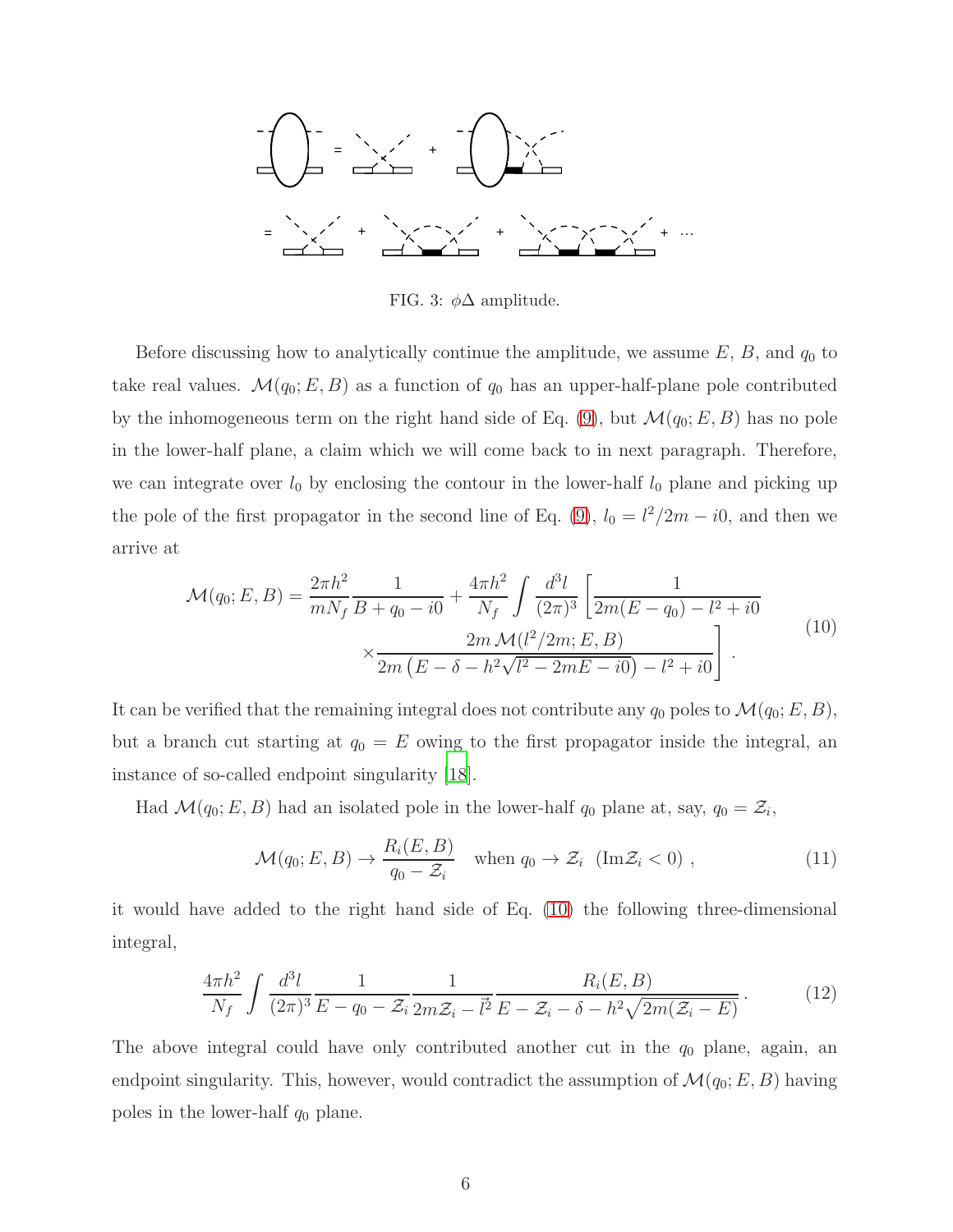We can simplify further Eq. [\(10\)](#page-5-1) by integrating over the angular parts of  $\vec{l}$ , trading  $h^2$ and  $\delta$  for two-body scattering parameters  $a_0$  and  $r_0$ , and setting  $q_0 = q^2/2m$ :

$$
t(q; \mathcal{E}, \mathcal{B}) = \frac{8\pi/|r_0|}{N_f(q^2 + \mathcal{B})} + \frac{2}{\pi N_f} \int^{\Lambda} dl \frac{l^2}{q^2 - \mathcal{E} + l^2 + i0} \times \frac{t(l; \mathcal{E}, \mathcal{B})}{-\frac{1}{a_0} - \frac{|r_0|}{2} (\mathcal{E} - l^2) + \sqrt{l^2 - \mathcal{E} - i0} - i0},
$$
\n(13)

<span id="page-6-0"></span>where  $t(q; \mathcal{E}, \mathcal{B}) \equiv 2m\mathcal{M}(q^2/2m; E, B)$  with  $\mathcal{E} \equiv 2mE$  and  $\mathcal{B} \equiv 2mB$ . An ultraviolet cutoff  $\Lambda$  is put in place to remind us that regularization is in principle needed to have the integral equation well defined.

We would like any conclusions derived from Eq. [\(13\)](#page-6-0) to be as insensitive as possible to the detail of short-range physics that is not manifest in the framework. To avoid excessive modeling of short-range physics in any EFT, one must require as a necessity any observable be independent of the cutoff parameter  $\Lambda$  that is introduced to regularize loop integrals. This could constrain in surprisingly non-trivial ways the interaction terms to be included at a given order of EFTs.

For example, in the EFT formulation of three identical bosons systems where the twobody scattering length diverges [\[16,](#page-14-8) [19](#page-14-9)[–21\]](#page-14-10), the instability of the three-body amplitude against variation of  $\Lambda$  demands the three-body force be added at leading order (LO) so that its running can absorb the cutoff dependence of three-body observables. The lesson for the problem in hand is the following: If the integral in Eq. [\(13\)](#page-6-0) is convergent in the sense that its solution stabilizes when the cutoff  $\Lambda \to \infty$ , no information about three-body forces is required at LO and Eq. [\(13\)](#page-6-0) will be self-consistent.

Equation [\(13\)](#page-6-0) indeed converges. Plotted in Fig. [\(4\)](#page-7-1) is  $\text{Re } t(q; \mathcal{E}, \mathcal{B})/|r_0|$  as a function of  $q|r_0|$  for the following values taken by the parameters:

$$
\frac{|r_0|}{a_0} = -2 \,, \quad \mathcal{E}|r_0|^2 = -0.5 + 0.01i \,, \quad \mathcal{B}|r_0|^2 = 1.0 - 0.01i \,, \quad \Lambda|r_0| = 100 \,. \tag{14}
$$

We have varied the value of  $\Lambda |r_0|$  from 100 to 20, and the resolution of Fig. [4](#page-7-1) is unable to show the variation of  $t(q; \mathcal{E}, \mathcal{B})$  up to the range of q allowed by Λ. Perhaps more pertinently, Fig. [4](#page-7-1) indicates the asymptotic behavior of  $t(q;\mathcal{E},\mathcal{B})$  when  $q^2 \gg \mathcal{E}$ , where  $t(q;\mathcal{E},\mathcal{B})$  is dominated by its real part. Assisted by a "ruler", the dashed line representing a function  $\propto 1/q^2$  in the log-log plot, we can see that  $t(q; \mathcal{E}, \mathcal{B}) \propto 1/q^2$  in far off-shell region, in agreement with the naive expectation of the  $q$ -dependence from the right hand side of Eq. [\(13\)](#page-6-0). With such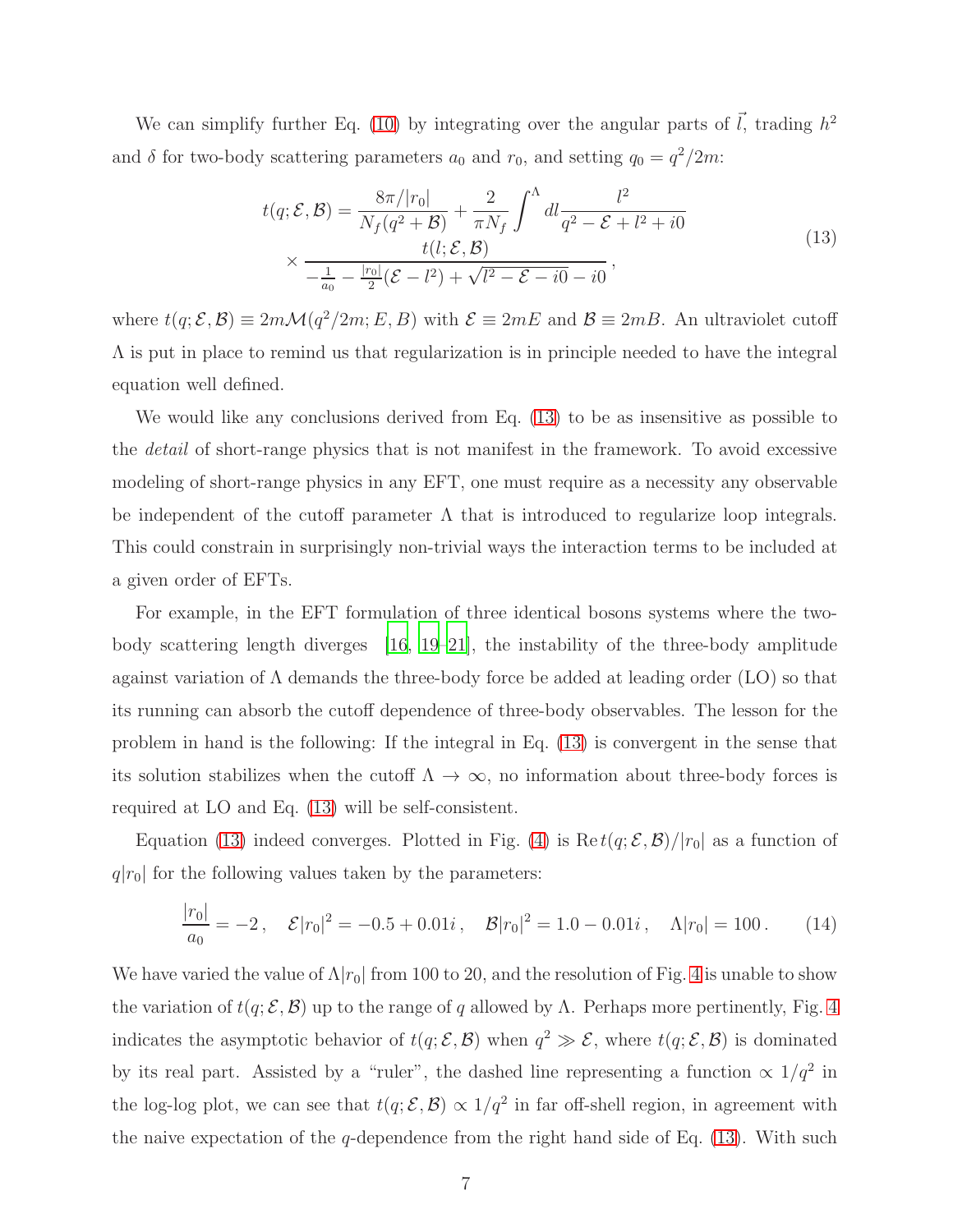

<span id="page-7-1"></span>FIG. 4: Represented by the solid line is  $\text{Re } t(q;\mathcal{E}, \mathcal{B})$  as a function of q, and the dashed line  $\propto 1/q^2$ . See the text for the parameters used to plot  $\text{Re } t(q; \mathcal{E}, \mathcal{B})$ .

a suppression of  $t(l; \mathcal{E}, \mathcal{B})$ , the integrand in Eq. [\(13\)](#page-6-0) goes as  $1/l^4$  when l is large. Therefore, the integral is expected to converge.

# <span id="page-7-0"></span>III. ANALYTIC CONTINUATION

The main technical challenge of the work is to continue analytically Eq. [\(13\)](#page-6-0) into the complex  $\mathcal E$  plane. The key is to deform tactfully the integration contour so that as  $\mathcal E$ moves into its unphysical sheet, the contour does not interfere singularities of the integrand, including those of both propagators and  $t(l; \mathcal{E}, \mathcal{B})$  itself as a function of l. We need to let q be defined along the same contour as  $l$ , so that the integral equation can, upon discretization, turn into a linear system of equations that could be solved numerically.

A general methodology concerning analytic continuation of three-body integral equations is discussed in Ref. [\[22](#page-14-11)], but not accounting for the singularities of the undetermined threebody amplitude itself [in our case,  $t(l; \mathcal{E}, \mathcal{B})$ ] makes its analysis less rigorous than what is presented here.

It proves convenient to illustrate the contour, instead of l, by  $\omega \equiv \mathcal{E} - l^2$ , which is the energy flowing through the dressed  $\Delta$  propagator. Once the analytic structure is understood, we will switch back to the  $l$  plane in numerical calculations after the subtle difference between the integrations over  $\omega$  and l is explained.

Replacing l with  $\omega$ , we rewrite Eq. [\(13\)](#page-6-0),

<span id="page-7-2"></span>
$$
t(\omega_q; \mathcal{E}, \mathcal{B}) = \frac{8\pi/|r_0|}{N_f(\mathcal{E} + \mathcal{B} - \omega_q)} + \frac{1}{\pi N_f} \int_C d\omega \frac{\sqrt{\mathcal{E} - \omega}}{\mathcal{E} - \omega_q - \omega} \frac{t(\omega; \mathcal{E}, \mathcal{B})}{-\frac{1}{a_0} - \frac{|r_0|}{2}\omega + \sqrt{-\omega}},
$$
(15)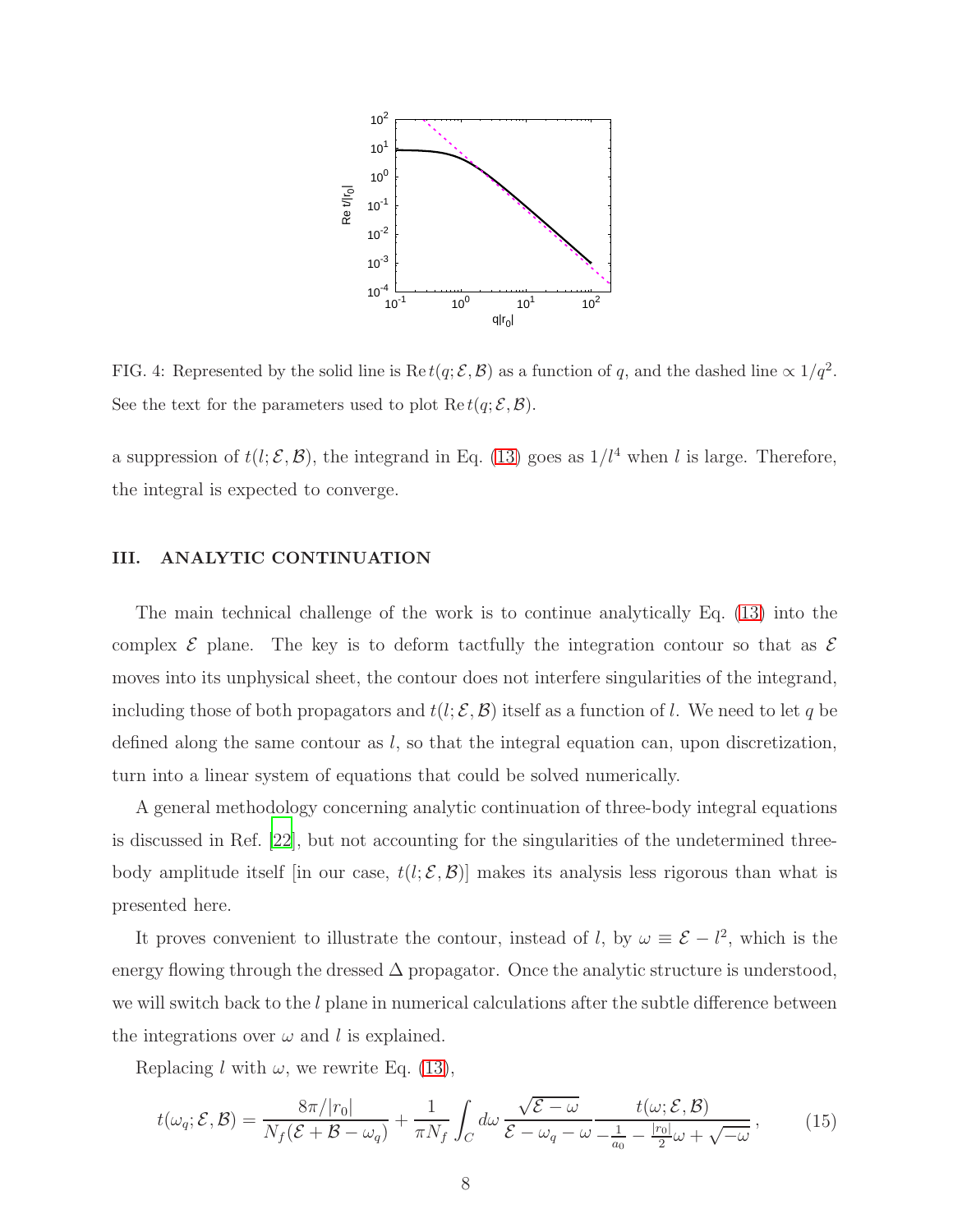

<span id="page-8-4"></span>FIG. 5: The integration contour C and singularities of the integrand in the  $\omega$  plane when  $\mathcal E$  is in the physical sheet. The thick line corresponds to singularity  $(i)$ , the dot-dashed line M singularities [\(ii\)](#page-8-1) and [\(vi\),](#page-9-0) the cross singularity [\(iii\),](#page-8-2) and the zigzag singularity [\(iv\).](#page-8-3)

where  $\omega_q \equiv \mathcal{E} - q^2$ . Shown in Fig. [5,](#page-8-4) the contour C in the  $\omega$  plane starts at  $\mathcal{E}$  and extends leftward to infinity, when  $\mathcal E$  is in the physical sheet and it approaches the real axis from above. Let us take stock of singularities of the integrand as a function of  $\omega$  and illustrate them in Fig. [5:](#page-8-4)

- <span id="page-8-0"></span>(i) The origin is a branch point of  $\sqrt{\frac{-\omega}{\omega}}$ , with the cut represented by the thick line in Fig. [5](#page-8-4) that lies along the positive real axis, where the two Riemann sheets of  $\sqrt{\frac{\omega}{n}}$ meet.
- <span id="page-8-1"></span>(ii)  $t(\omega; \mathcal{E}, \mathcal{B})$  is analytic everywhere on C, so must be  $t(\omega_q; \mathcal{E}, \mathcal{B})$ . Therefore, for each and every  $\omega_q$  on C, the  $\omega$  pole of the boson propagator  $(\mathcal{E} - \omega - \omega_q)^{-1}$ ,

$$
\omega^{\text{pole}} = \mathcal{E} - \omega_q \,,\tag{16}
$$

must not lie on C. As  $\omega_q$  starts from  $\mathcal E$  and moves along C, the corresponding  $\omega^{\text{pole}}$ moves too, depicting a trajectory that is illustrated by the dot-dashed line  $M$  in Fig. [5.](#page-8-4) The condition that  $\omega^{\text{pole}}$ , for any  $\omega_q$ , must not lie on C is equivalent to the one that C and M must not intersect. (Note that C and M are symmetric about  $\omega = \mathcal{E}/2$ .)

- <span id="page-8-2"></span>(iii) The dimer resonance pole of the dressed  $\Delta$  propagator,  $\omega_{\star}(a_0, r_0)$ , is represented by the cross in the second sheet of  $\sqrt{\frac{1}{\omega}}$ . There exists actually a second pole, but it is of much less concern for the region of  $\mathcal E$  to be explored in the paper.
- <span id="page-8-3"></span>(iv) The branch cut of  $\sqrt{\mathcal{E} - \omega}$  in the numerator is represented by the zigzag in Fig. [5.](#page-8-4)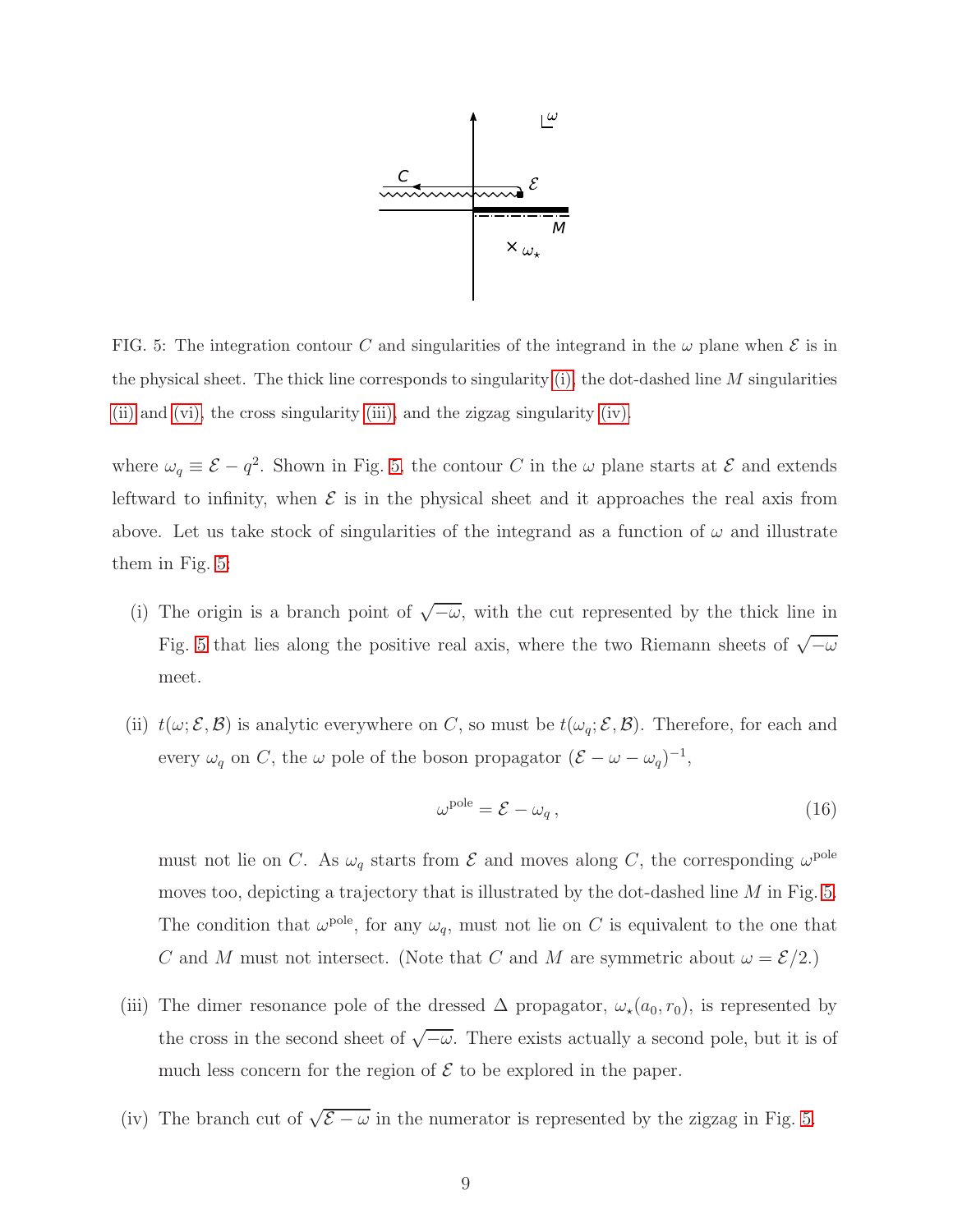- (v) Let us turn to the  $\omega$  singularities of  $t(\omega; \mathcal{E}, \mathcal{B})$  itself. Once a legal contour is chosen, the right hand side of Eq. [\(13\)](#page-6-0) gives a representation for  $t(\omega_q; \mathcal{E}, \mathcal{B})$ , even for  $\omega_q$  that is not necessarily on C. The driving term  $\propto (\mathcal{E}+\mathcal{B}-\omega_q)^{-1}$  contributes to  $t(\omega_q;\mathcal{E},\mathcal{B})$  a pole at  $\omega_q = \mathcal{E} + \mathcal{B}$ . However, it is of little concern to us because we are free to choose any value for B, provided that the trimer pole of  $t(\omega_q; \mathcal{E}, \mathcal{B})$  as a function of E is all we care for.
- <span id="page-9-0"></span>(vi) The integration in Eq. [\(13\)](#page-6-0) contributes a branch cut to  $t(\omega_q; \mathcal{E}, \mathcal{B})$  as a function of  $\omega_q$ . We first notice that  $\omega_q = 0$  is an endpoint singularity [\[18\]](#page-14-7), for no matter how C is deformed the denominator of  $(\mathcal{E} - \omega - \omega_q)^{-1}$  will necessarily vanish for  $\omega_q \to 0$  at  $\omega = \mathcal{E}$ , where the contour starts. The associated cut line is defined by

$$
\omega_q^{\rm cut} = \mathcal{E} - \omega \,. \tag{17}
$$

As  $\omega$  moves along C, the trajectory of  $\omega_q^{\text{cut}}$  is precisely M. Therefore, if C and M do not intersect as [\(ii\)](#page-8-1) already requires, the branch cut of  $t(\omega; \mathcal{E}, \mathcal{B})$  as a function of  $\omega$  is automatically avoided when  $\omega$  is integrated over.

As  $\mathcal E$  moves downward, it will cross the branch cut [\(i\)](#page-8-0) if  $\mathcal E$  is forced to stay in the physical sheet. As a result, the integration encounters a discontinuity if we do not deform C. This discontinuity gives rise to the three-body unitarity cut of  $t(\omega_q; \mathcal{E}, \mathcal{B})$  as a function of  $\mathcal{E}$ . The unphysical sheet of  $\mathcal E$  can be defined if  $C$  deforms continuously in such a way that it does not cross or intersect any singularities listed above. Figure [6](#page-10-0) illustrates one way to achieve this.

First, the starting point of  $C(\omega = \mathcal{E}$ , denoted by the filled square) needs burrow through the second Riemann sheet of  $\sqrt{\mathcal{-}\omega}$  while the part of C that is toward  $-\infty$  stays in the first sheet (shown as the dashed line in Fig. [6\)](#page-10-0). C must go about the origin counterclockwise, not only to avoid crossing the branch point of  $\sqrt{\overline{\phantom{m}}\omega}$  but also to prevent C and M from intersecting each other.

Second, C must not cross through  $\omega_{\star}$  (the cross in Fig. [6\)](#page-10-0). There are two ways for the contour to circumvent  $\omega_{\star}$ : clockwise or counterclockwise. The difference between the two choices amounts to one of the discontinuities of  $t(\omega_q; \mathcal{E}, \mathcal{B})$  as a function of  $\mathcal{E}$ , owing to another endpoint singularity of the integral: When  $\mathcal{E} \to \omega_{\star}$ , the contour can in no way avoid  $\omega_\star$  by deformation, for it starts at  $\omega_\star$ . This branch point of  $t(\omega_q; \mathcal{E}, \mathcal{B})$  as a function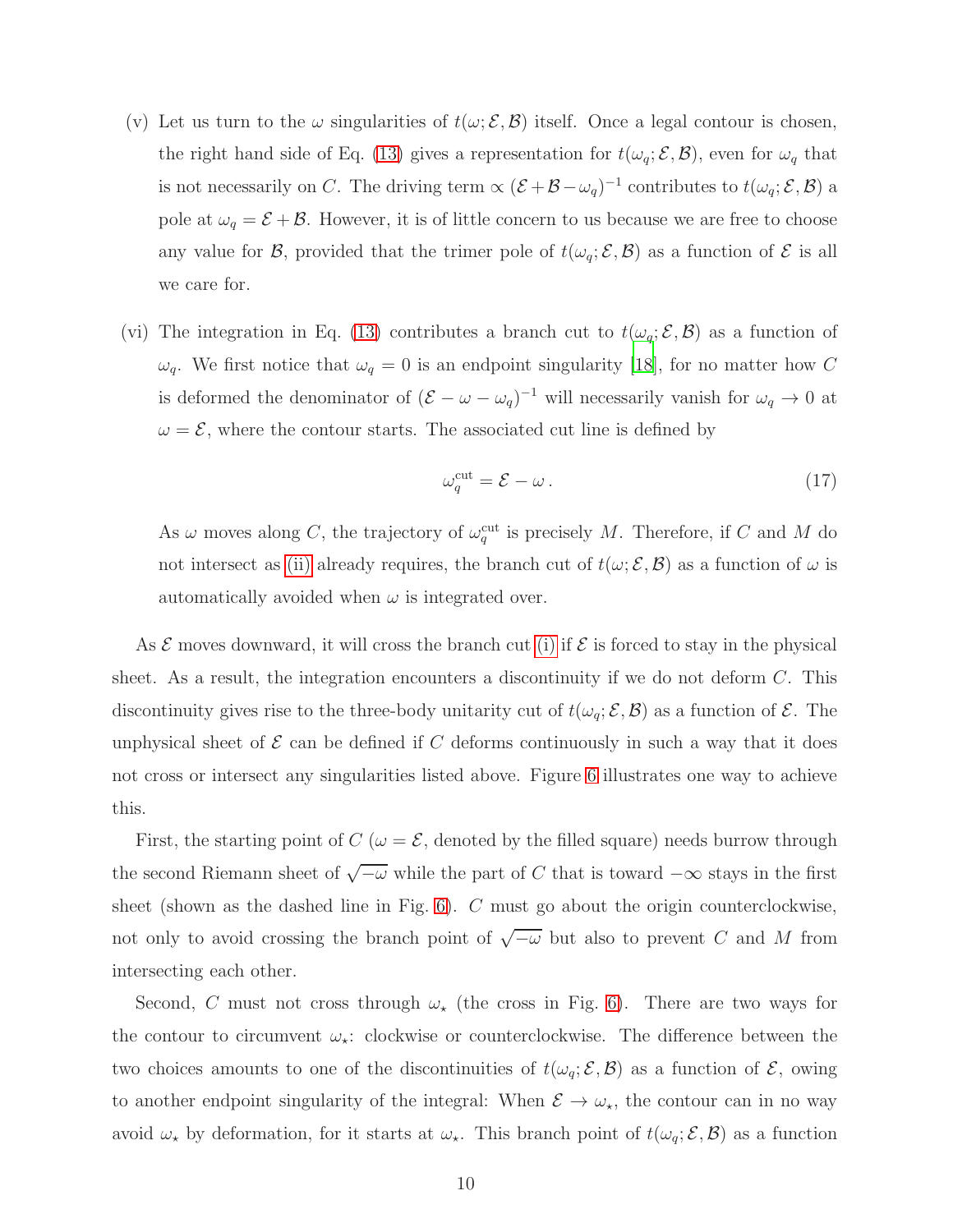

<span id="page-10-0"></span>FIG. 6: Deforming the contour C when  $\mathcal E$  is in the unphysical sheet. The label  $\omega_{\star}$  on the cross is omitted to avoid congestion of symbols. See the text for detailed explanation.

of  $\mathcal E$  marks the boson-dimer resonance threshold. The associated cut line is conventionally chosen to lie horizontally to  $+\infty$ , and in accordance with that choice we let C circumvent counterclockwise  $\omega_{\star}$  like shown in Fig. [6.](#page-10-0) However, at the cost of adding a counterclockwise infinitesimal circle around  $\omega_{\star}$ , we could let the contour go the other way instead, if it is more convenient in practice to do so.

The numerical calculation is easier to implement with  $l$  being the integration variable. The mapping

$$
l = \sqrt{\mathcal{E} - \omega} \tag{18}
$$

has a branch cut, which is just the zigzag in Figs. [6](#page-10-0) and [7.](#page-11-0) It is customary to map different Riemann sheets of  $\omega$  (due to the cut of  $\sqrt{\mathcal{E} - \omega}$ ) separately onto upper and lower halves of the l plane. Figure [7](#page-11-0) demonstrates the mapping by showing two contours in both  $\omega$ and l planes. In the  $\omega$  plane, only the second Riemann sheet is supposed to be visible, so the parts of the contours that burrow through other sheets are hidden, represented by the dashed lines. Particularly telling is the semicircle of contour 2 lying in the upper half  $l$  plane; it shows up in the second sheet of  $\sqrt{\mathcal{E} - \omega}$  in the  $\omega$  plane.

 $\sqrt{-\omega}$  adds another branch cut to the  $\omega$  plane, which maps onto the cut line in the l plane due to  $\sqrt{l^2-\mathcal{E}}$  [in the integrand of Eq. [\(13\)](#page-6-0)], both represented by thick lines in corresponding planes.

Contour 1 satisfies the conditions laid out for analytic continuation. Contour 2 is not equivalent to 1 because they enclose  $\omega_{\star}$  (in the  $\omega$  plane), one of the poles of the integrand in Eq. [\(15\)](#page-7-2). But we can easily take it out by subtracting the residue at  $\omega_{\star}$ .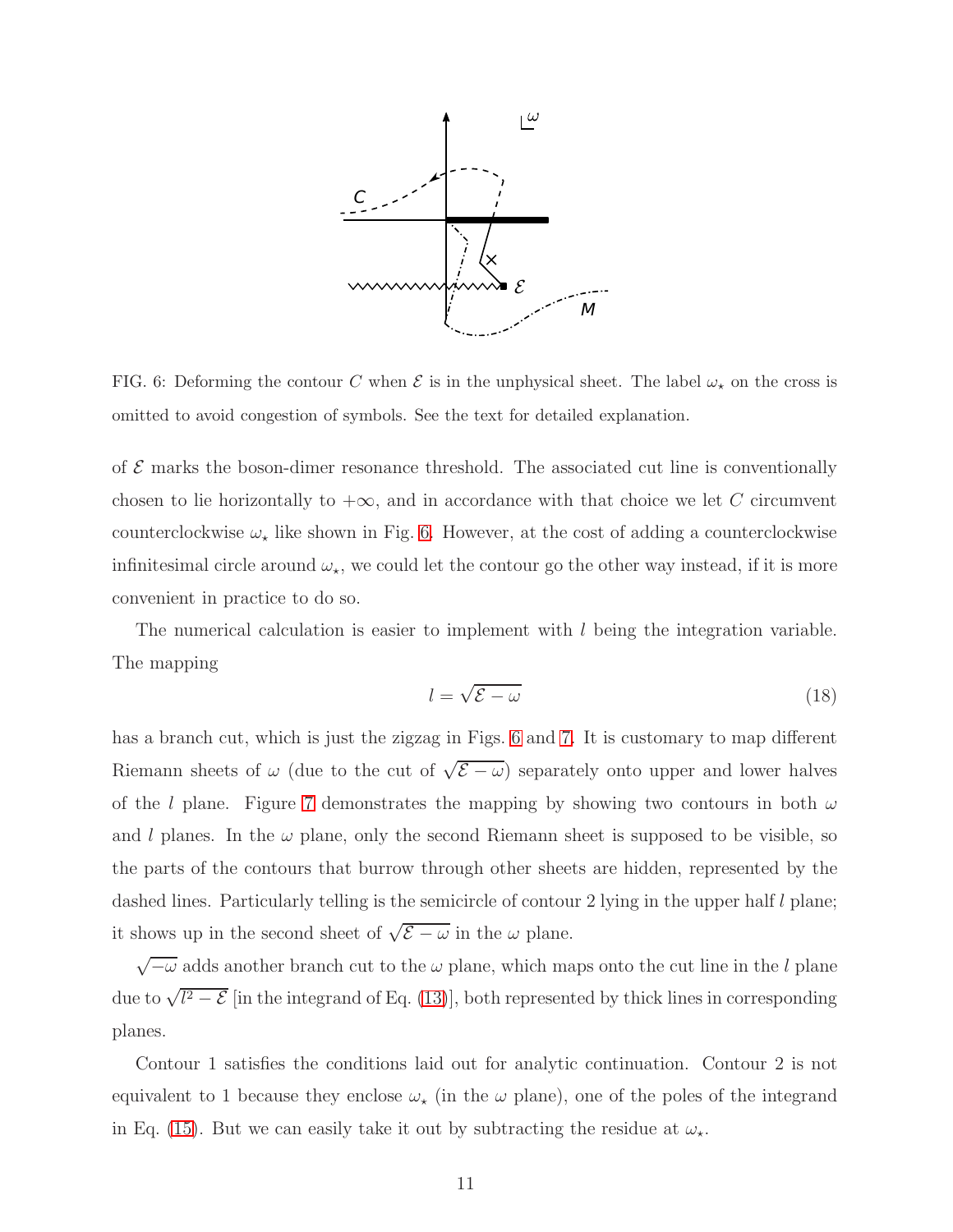

<span id="page-11-0"></span>FIG. 7: The mapping between  $\omega$  and l. In the  $\omega$  plane, the symbols are the same as in Fig. [6.](#page-10-0) In the l plane, the thick line is the branch cut of  $\sqrt{l^2-\mathcal{E}}$ , which maps back onto the thick line in the  $\omega$  plane.

It may be instructive to compare the trimer resonance pole to the threshold of bosondimer  $E_{\phi\Delta}$ , which is always above the  $\phi\phi\psi$  threshold by  $\omega_{\star}/2m$ :  $E_{\phi\Delta} = \omega_{\star}/2m$ . The trimer resonance pole is denoted by  $E_{3b}$ , the CM energy above the  $\phi\phi\psi$  threshold. Dimensionless quantities  $E_{3b}(2mr_0^2)$  and  $E_{\phi\Delta}(2mr_0^2)$  depend only on the ratio  $|r_0|/a_0$  and  $N_f$ . We use  $N_f = 3$ , in accordance with  $\pi \pi \Sigma_c$  system that motivated this study, in numerical calculations to demonstrate the results. Figure [\(8\)](#page-12-1) shows the trajectories of  $E_{3b}$  and  $E_{\phi\Delta}$ , as  $|r_0|/a_0$  varies from −4.1 to −0.65, and Fig. [9](#page-12-2) shows more explicitly how they change against  $|r_0|/a_0$ , with appropriate units.

As the magnitude of  $|r_0|/a_0$  decreases, the inter-species attraction becomes stronger while the trimer resonance and the boson-dimer threshold both move closer to the real axis. But  $E_{3b}$  approaches the  $\phi\phi\psi$  threshold more rapidly than  $E_{\phi\Delta}$  does. This is more quantitatively demonstrated in Fig. [9.](#page-12-2) The real part of the trimer pole is seen to move below that of the boson-dimer threshold for  $|r_0|/a_0 \gtrapprox -2.55$ . The plot of imaginary parts suggests that when  $|r_0|/a_0$  increases the trimer resonance becomes as stable as or even more so than the dimer resonance. Even though the trimer or the dimer is not actual bound state, a Borromean-like scenario is seen to emerge, in which the three-body system appears to posses more attraction than the stand-alone two-body system.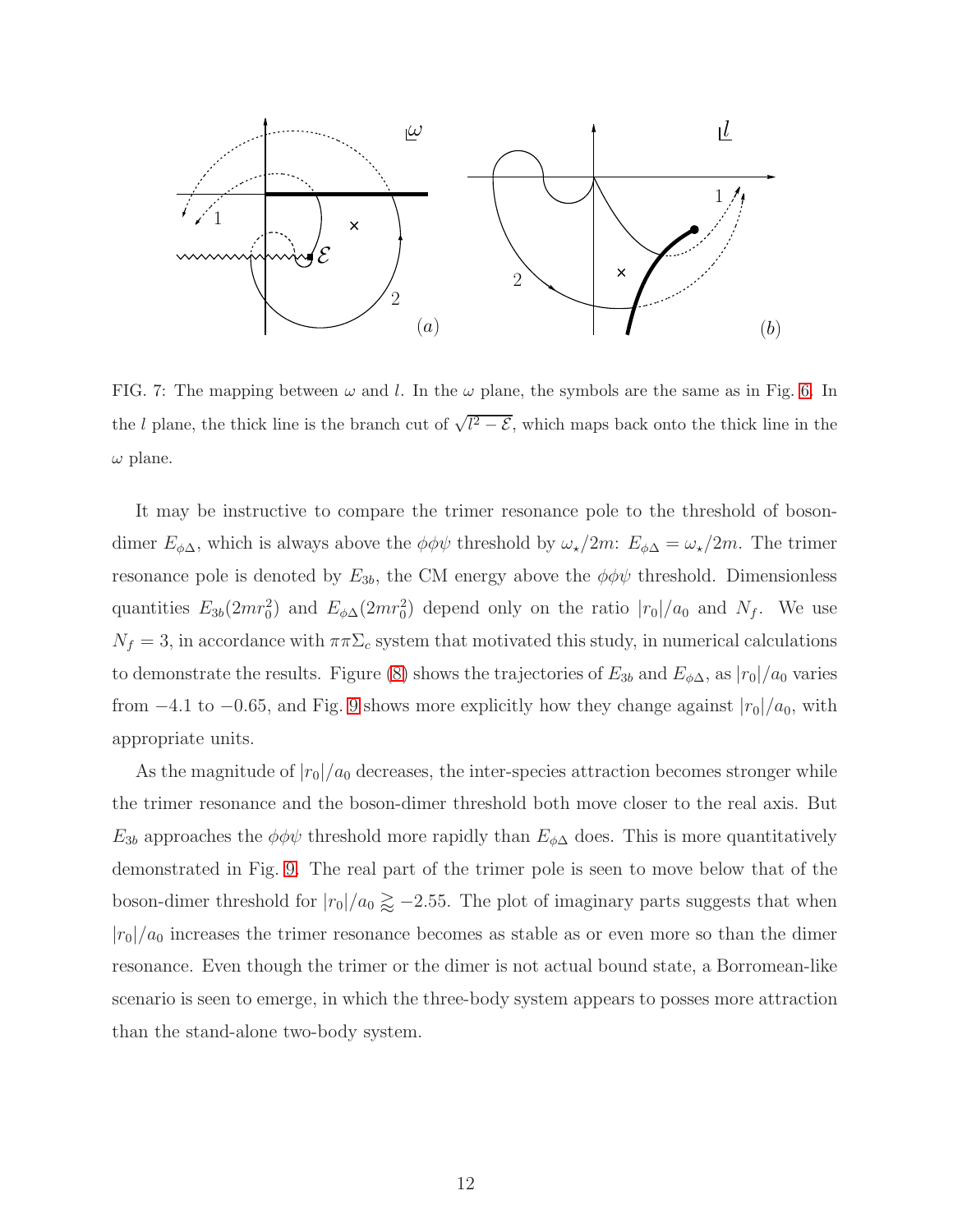

<span id="page-12-1"></span>FIG. 8: The solid line is the pole trajectory of the trimer resonance  $E_{3b}$  as  $|r_0|/a_0$  varies. The dotdashed line is the threshold of boson-dimer resonance  $E_{\phi\Delta}$ . The unit of  $E_{3b}$  and  $E_{\phi\Delta}$  is  $(2mr_0^2)^{-1}$ . From right to left, the solid points and triangles correspond respectively to  $|r_0|/a_0 = -4, -3, -2,$ and  $-1$ .



<span id="page-12-2"></span>FIG. 9: The solid line represents pole position of the trimer resonance as a function of  $|r_0|/a_0$ , with real and imaginary parts plotted in separate panels. The dot-dashed line is the threshold of boson-dimer continuum.

### <span id="page-12-0"></span>IV. SUMMARY

We have considered the three-body system of two identical light bosons trapped by an extremely heavy particle through an inter-species interaction that generates a narrow, nearthreshold S-wave resonance. The binary interaction is in fact realized in hadronic physics by  $\pi\Sigma_c$ , which has baryon resonance  $\Lambda_c^+(2595)$  situated near its threshold. For a closer resemblance to  $\pi\Sigma_c$  system, we have assigned  $N_f$  flavors to both the bosons and the heavy particle, and have assumed that only the flavor-singlet channel is strong enough to induce a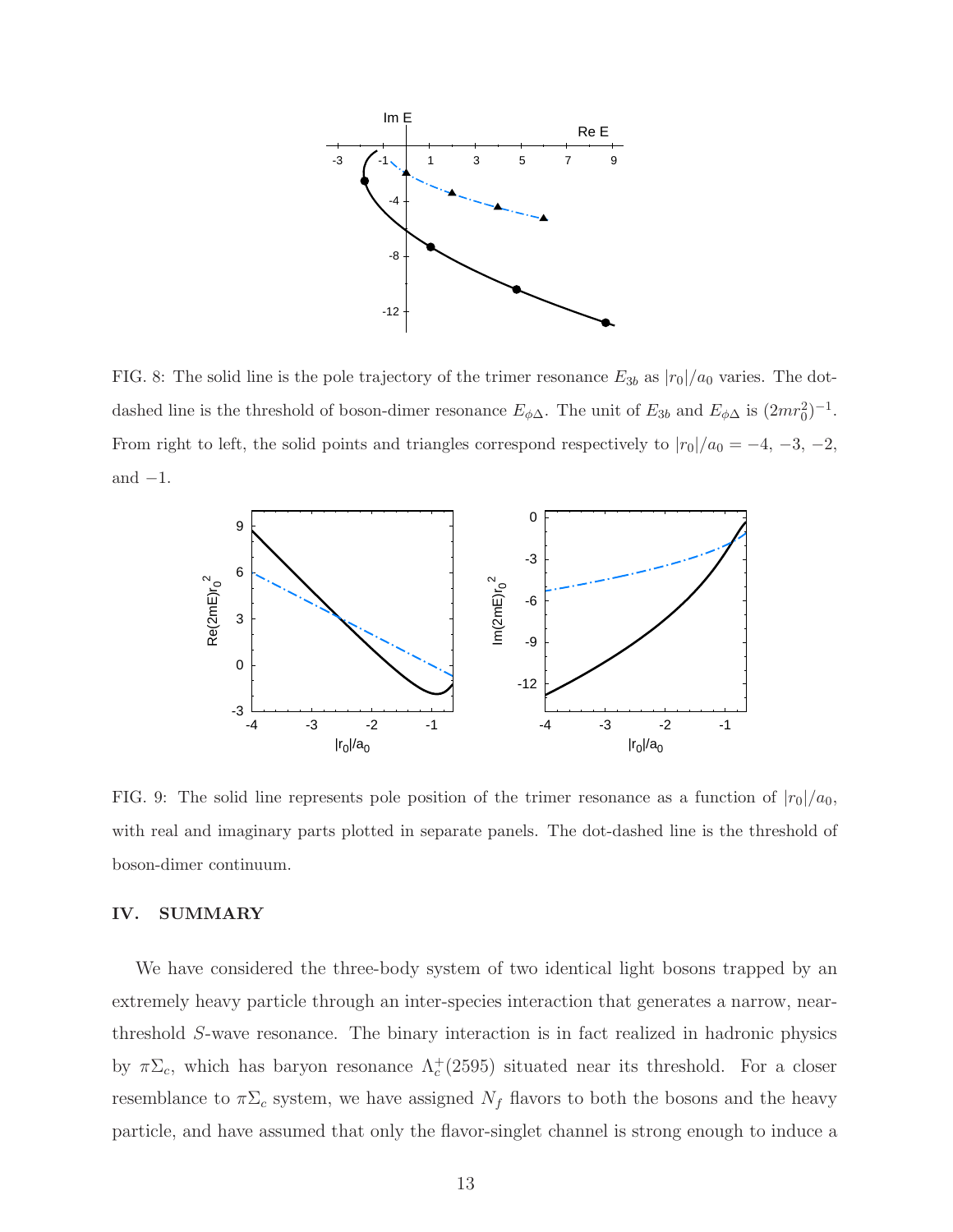dimer resonance.

Much of the work is devoted to developing a machinery to analytically continue the three-body amplitude into the unphysical sheet of the center-of-mass energy  $E_{3b}$ , so that the trimer resonance pole can be extracted. The contour in the three-body integral equation was deformed so that the unphysical sheet of  $E_{3b}$  can be accessed. We presented a detailed study of the singularities of the integral equation and showed how they can be circumvented in continuation.

The ultraviolet convergence of the integral equation indicates that the model dependence on short-range physics that is truncated from the low-energy theory is under control. On the other hand this implies that the three-body system does not exhibit Efimov states. This is actually consistent with the findings of Ref. [\[23\]](#page-14-12), which showed that Efimov effect becomes less visible as the light-to-heavy mass ratio decreases.

With  $(2mr_0^2)^{-1}$  as the unit, the trimer resonance pole  $E_{3b}$  is a function of the ratio of the effective range to the scattering length  $|r_0|/a_0$  and the number of flavors  $N_f$ . We showed for  $N_f = 3$  how the trimer resonance pole moves as  $|r_0|/a_0$  varies. When  $|r_0|/a_0$  decreases to certain critical values the trimer resonance moves below the threshold of boson-dimer resonance, or it outlives the dimer resonance. This can be interpreted as the three-body system having more attraction than the inter-species two-body system. It may be interesting to study whether this feature persists for other values of  $N_f$ .

### Acknowledgments

BwL thanks the organizers of the workshop "Bound states in QCD and beyond II" in St. Goar for the opportunity of communicating this work to broader audience. The work was supported in part by the National Natural Science Foundation of China (NSFC) under grant number 11375120.

- <span id="page-13-0"></span>[1] C. Patrignani et al. [Particle Data Group], Chin. Phys. C 40 (2016) no.10, 100001.
- <span id="page-13-1"></span>[2] T. Hyodo, Phys. Rev. Lett. 111 (2013) 132002.
- <span id="page-13-2"></span>[3] B. Long, Phys. Rev. D 94, no. 1, 011503 (2016).
- [4] J. Hofmann and M. F. M. Lutz, Nucl. Phys. A 763, 90 (2005).